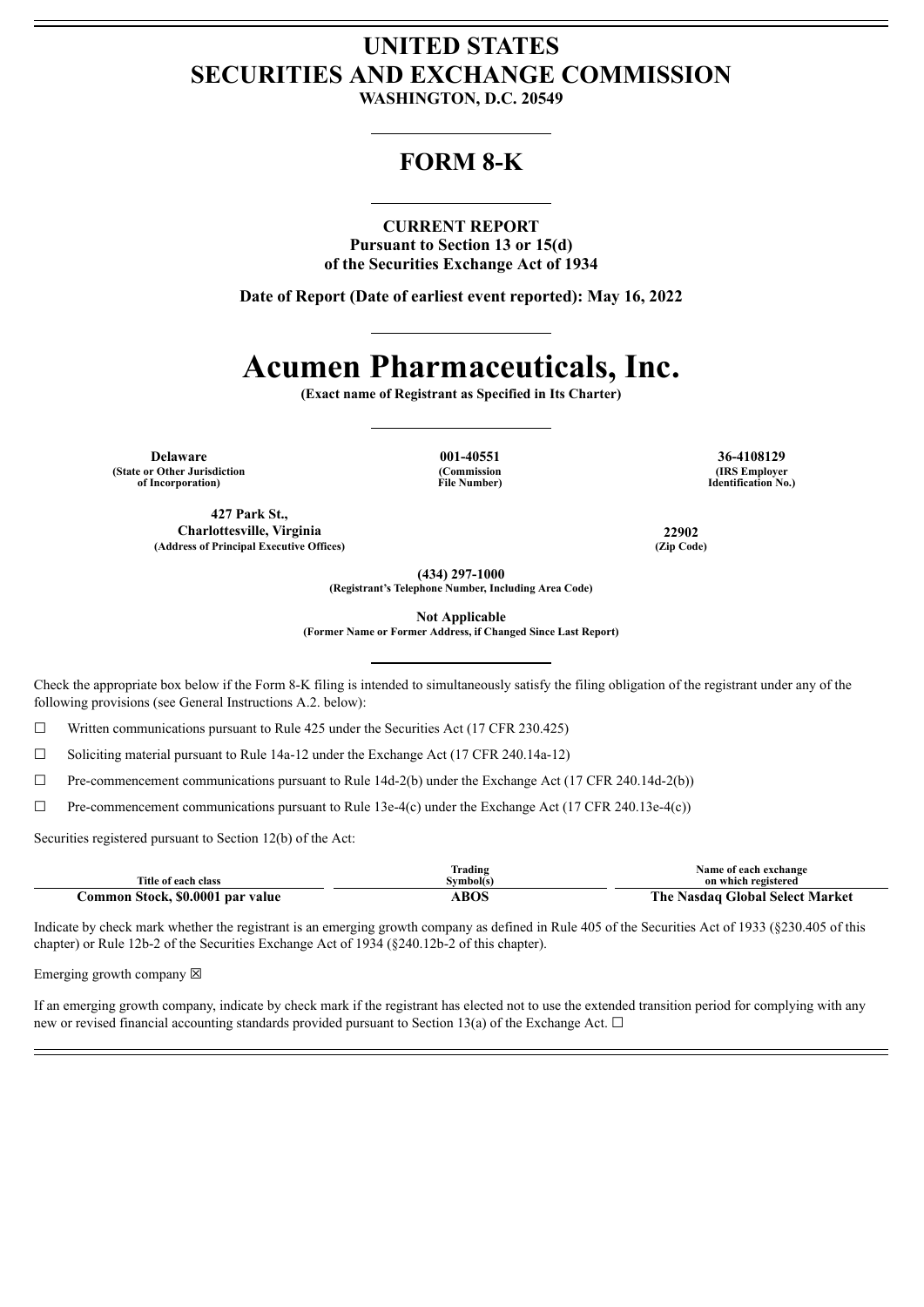# **Item 2.02 Results of Operations and Financial Condition.**

On May 16, 2022, Acumen Pharmaceuticals, Inc. (the "**Company**") reported financial results and business highlights for the quarter ended March 31, 2022. A copy of this press release (the "**Earnings Press Release**") is furnished as Exhibit 99.1 to this Current Report on Form 8-K and is incorporated by reference.

The information in this Item 2.02 of this Current Report on Form 8-K (including Exhibit 99.1) is being furnished and shall not be deemed "filed" for purposes of Section 18 of the Securities Exchange Act of 1934, as amended (the "**Exchange Act**"), or otherwise subject to the liabilities of that Section, nor shall it be deemed incorporated by reference in any filing under the Securities Act of 1933, as amended, or the Exchange Act, except as expressly set forth by specific reference in such a filing.

# **Item 9.01 Financial Statements and Exhibits.**

# **(d). Exhibits**

| Exhibit No. | <b>Description</b>                                                           |
|-------------|------------------------------------------------------------------------------|
| 99.1        | Earnings Press Release, dated May 16, 2022.                                  |
| 104         | Cover Page Interactive Data File (embedded within the Inline XBRL document). |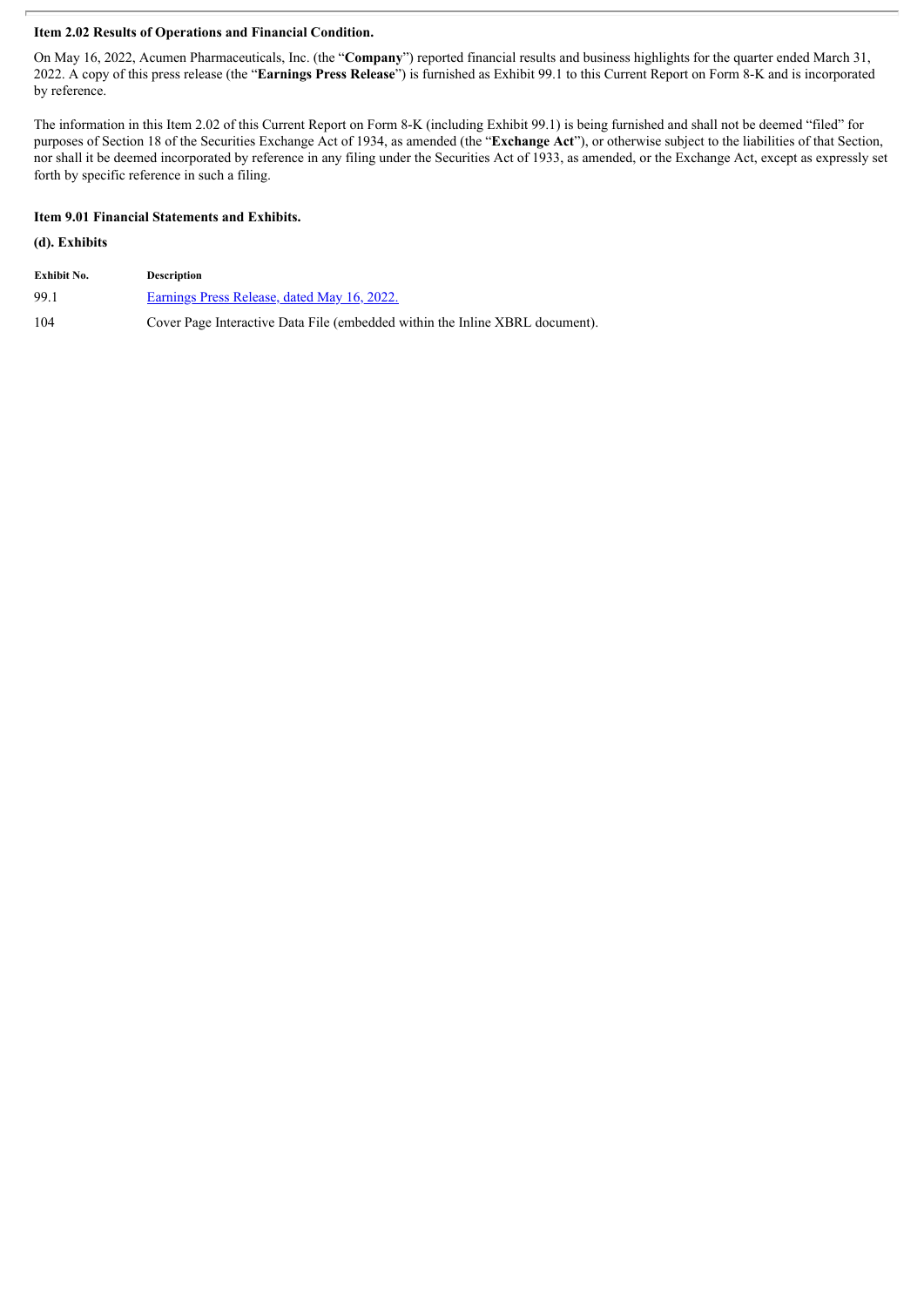**SIGNATURES**

Pursuant to the requirements of the Securities Exchange Act of 1934, as amended, the Company has duly caused this report to be signed on its behalf by the undersigned hereunto duly authorized.

# **Acumen Pharmaceuticals, Inc.**

Dated: May 16, 2022 By: /s/ Matthew Zuga

Matthew Zuga *Chief Financial Of icer and Chief Business Of icer*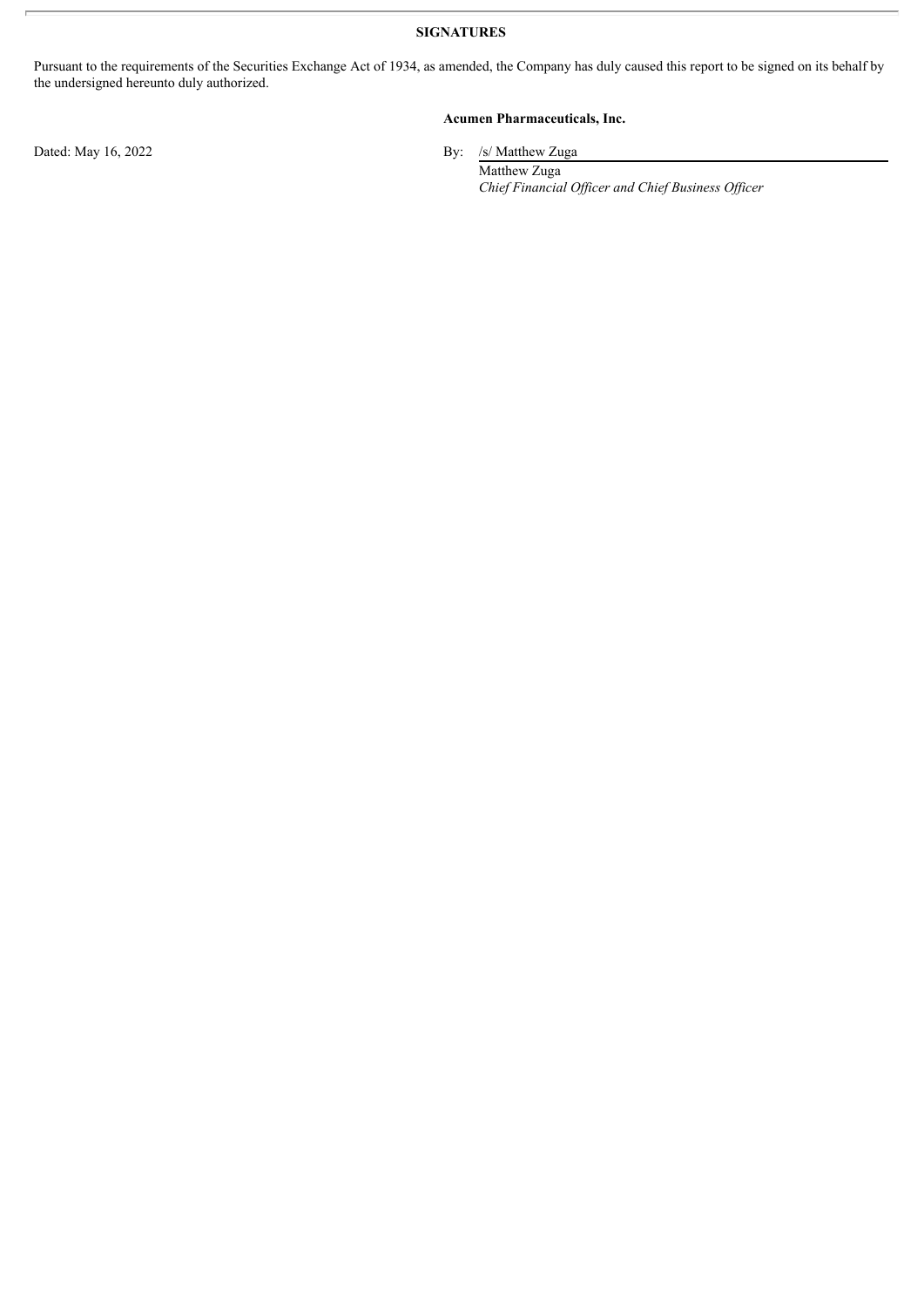

**Acumen Pharmaceuticals Reports Financial Results for First Quarter 2022 and Business Highlights**

- <span id="page-3-0"></span>Topline results expected in the first half of 2023 from INTERCEPT-AD, a multi-center, randomized, double-blind, placebocontrolled, single- and multiple-ascending dose Phase 1 clinical trial of ACU193 in patients with early Alzheimer's disease
- Frontiers in Neuroscience recently published a summary of preclinical evidence supporting the development of ACU193, a monoclonal antibody designed to selectively target toxic soluble amyloid-beta oligomers (ABOs), for the potential treatment of **early Alzheimer's disease**
- \$216.7 million in cash, cash equivalents and marketable securities as of March 31, 2022, which is expected to provide cash runway **through 2025**
- **Company to host conference call and webcast today at 4:30 pm ET**

**Charlottesville, Va. and Carmel, In., May 16, 2022** – Acumen Pharmaceuticals, Inc. (NASDAQ: ABOS), a clinical-stage biopharmaceutical company focused on the development of novel targeted therapeutics for Alzheimer's disease (AD), today reported financial results for the quarter ended March 31, 2022 and provided a business update.

"During the first quarter, we made significant progress in advancing INTERCEPT-AD, our Phase 1 clinical trial investigating the safety, tolerability, pharmacokinetics and target engagement of ACU193 in patients with early AD. We expect to report topline results in the first half of 2023," said Daniel O'Connell, President and Chief Executive Officer of Acumen. "Further, we expect our existing cash, cash equivalents and marketable securities will be sufficient to fund our operating expenses and capital expenditure requirements through 2025 based on our current plans."

The Acumen team is pleased with the recent publication of the Frontiers in Neuroscience article in which preclinical evidence characterizing ACU193's selectivity and differentiated profile is reviewed with the rationale for targeting soluble amyloid-beta oligomers in early AD. "The Frontiers article is timely, as we and others in the field look at upcoming clinical and regulatory events and as we continue to position ACU193 as potentially having a best-in-class treatment profile based on its potential safety, including anticipated limited to no ARIA-E, and clinical benefits on cognitive measures," said Eric Siemers, Acumen's Chief Medical Officer. "Each other monoclonal antibody which is approved or is in development has a different profile targeting various forms of Aß or amyloid. We believe the differences in these profiles are likely to lead to meaningful differences in the benefit-to-risk ratios of other products and product candidates and ACU193. The potential clinical significance of ACU193's ability to selectively target toxic soluble AßOs is something we are excited to address in the clinic."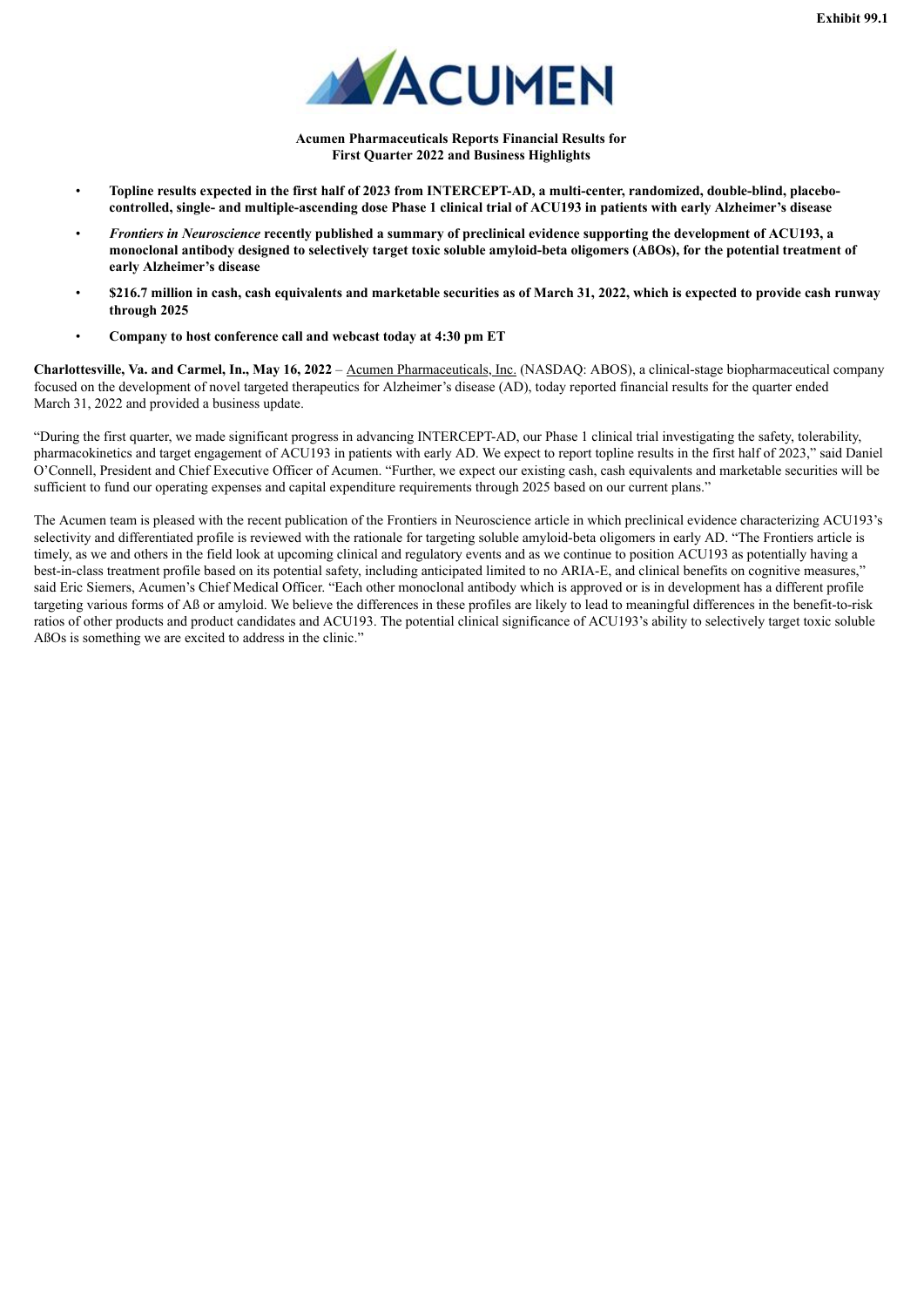

# **Recent Business Highlights and Anticipated Milestones**

# *ACU193 Clinical Development*

- **INTERCEPT-AD enrollment remains ongoing.** Patient screening and enrollment is ongoing for INTERCEPT-AD. Acumen anticipates topline data from this trial in the first half of 2023, subject to the rate of site activation and patient recruitment.
- Frontiers in Neuroscience recently published a comprehensive summary of preclinical evidence supporting ACU193 for the **potential treatment of early Alzheimer's disease.** The article is titled "ACU193: An immunotherapeutic poised to test the amyloid ß oligomer hypothesis of Alzheimer's disease" and can be accessed here.
- **Phase 2/3 clinical trial preparation activities progressing.** Acumen plans to be ready to initiate a Phase 2/3 trial if INTERCEPT-AD results are positive. Chronic toxicology and chemistry manufacturing and controls (CMC) activities are ongoing to support readiness.

#### *First Quarter 2022 Financial Results*

- **Cash Balance.** As of March 31, 2022, cash, cash equivalents and marketable securities totaled \$216.7 million, compared to cash, cash equivalents and marketable securities of \$225.9 million as of December 31, 2021. The decrease in cash is related to funding ongoing operations.
- **Research and Development (R&D) Expenses.** R&D expenses were \$6.0 million for the three-month period ended March 31, 2022, compared to \$2.6 million for the three-month period ended March 31, 2021. The increase in research and development expenses was primarily due to increased costs related to our ongoing clinical trial which was initiated in 2021.
- **General and Administrative (G&A) Expenses.** G&A expenses were \$3.2 million for the three-month period ended March 31, 2022, compared to \$1.2 million for the three-month period ended March 31, 2021. The increase in general and administrative expenses was primarily due to increased costs related to being a public company.
- **Loss from Operations.** Losses from operations were \$9.2 million for the three-month period ended March 31, 2022, compared to \$3.8 million for the three-month period ended March 31, 2021.
- **Net Loss.** Net loss was \$9.1 million for the three-month period ended March 31, 2022, compared to \$27.0 million for the three-month period ended March 31, 2021. Net losses in the 2021 period includes a \$23.2 million non-cash expense that represents the changes in fair value of Acumen's Series B tranche liability and Series A-1 warrant liability. The remaining increase relates to increased operating expenses.

#### **Conference Call Details**

Acumen will host a conference call and live audio webcast today, May 16, at 4:30 pm ET. The live webcast may be accessed from the Investors section of the Company's website at www.acumenpharm.com. Please connect to the website prior to the start of the conference call to ensure adequate time for any software downloads that may be necessary. Investors may participate in the conference call by dialing  $+1877311-0573$  in the U.S., or  $+1470$ 495-9505 outside the U.S., and entering passcode 2586595.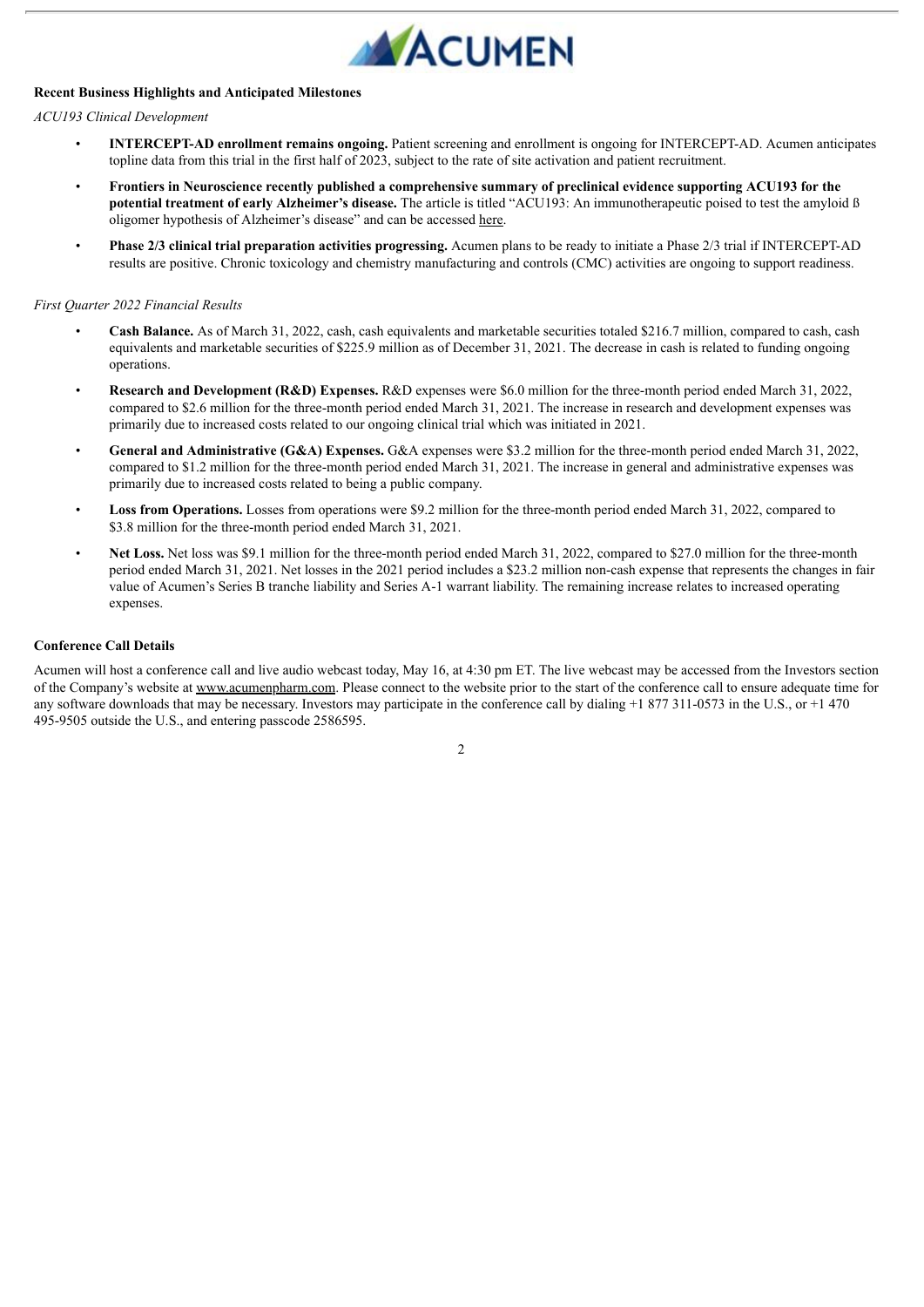

An archived version of the webcast will be available for at least 30 days in the Investors section of the Company's website at www.acumenpharm.com.

#### **About ACU193**

ACU193 is a humanized monoclonal antibody (mAb) discovered and developed based on its selectivity for soluble AßOs, which Acumen believes are the most toxic and pathogenic form of Aß, relative to Aß monomers and amyloid plaques. Soluble AßOs have been observed to be potent neurotoxins that bind to neurons, inhibit synaptic function and induce neurodegeneration. By selectively targeting toxic soluble AßOs, ACU193 aims to directly address what a growing body of evidence indicates is a primary underlying cause of the neurodegenerative process in AD.

#### **About INTERCEPT-AD**

Approximately 62 individuals with early AD (mild cognitive impairment or mild dementia due to AD) are expected to be randomized into this doubleblind, placebo-controlled, first-in-human study of ACU193. INTERCEPT-AD is designed to establish safety and proof of mechanism. It consists of single-ascending-dose (SAD) and multiple-ascending-dose (MAD) cohorts and is designed to evaluate the safety, tolerability, pharmacokinetics (PK), and target engagement of intravenous doses of ACU193. The study is enrolling at multiple investigative sites located in the United States. More information can be found on www.clinicaltrials.gov, NCT identifier NCT04931459.

## **About Acumen Pharmaceuticals, Inc.**

Acumen Pharmaceuticals, headquartered in Charlottesville, VA, with clinical operations based in Carmel, IN., is a clinical stage biopharmaceutical company developing a novel disease-modifying approach to treat Alzheimer's disease. Acumen's scientific founders pioneered research on toxic soluble AßOs, which a growing body of evidence indicates are primary triggers of Alzheimer's disease pathology. Acumen is currently focused on advancing its investigational product candidate, ACU193, a humanized monoclonal antibody that selectively targets toxic soluble AßOs in a Phase 1 clinical trial involving early Alzheimer's disease patients. For more information, visit www.acumenpharm.com.

#### **Forward-Looking Statements**

This press release contains forward-looking statements within the meaning of The Private Securities Litigation Reform Act of 1995. Any statement describing Acumen's goals, expectations, financial or other projections, intentions or beliefs is a forward-looking statement and should be considered an at-risk statement. Words such as "believes," "expects," "anticipates," "could," "would," "seeks," "aims," "plans," "potential," "will" and similar expressions are intended to identify forward-looking statements, although not all forward-looking statements contain these identifying words. Forwardlooking statements include statements concerning Acumen's business, Acumen's ability to achieve its strategic and financial goals, including its projected use of cash, cash equivalents and marketable securities and the sufficiency of its cash resources, and the therapeutic potential of Acumen's product candidate,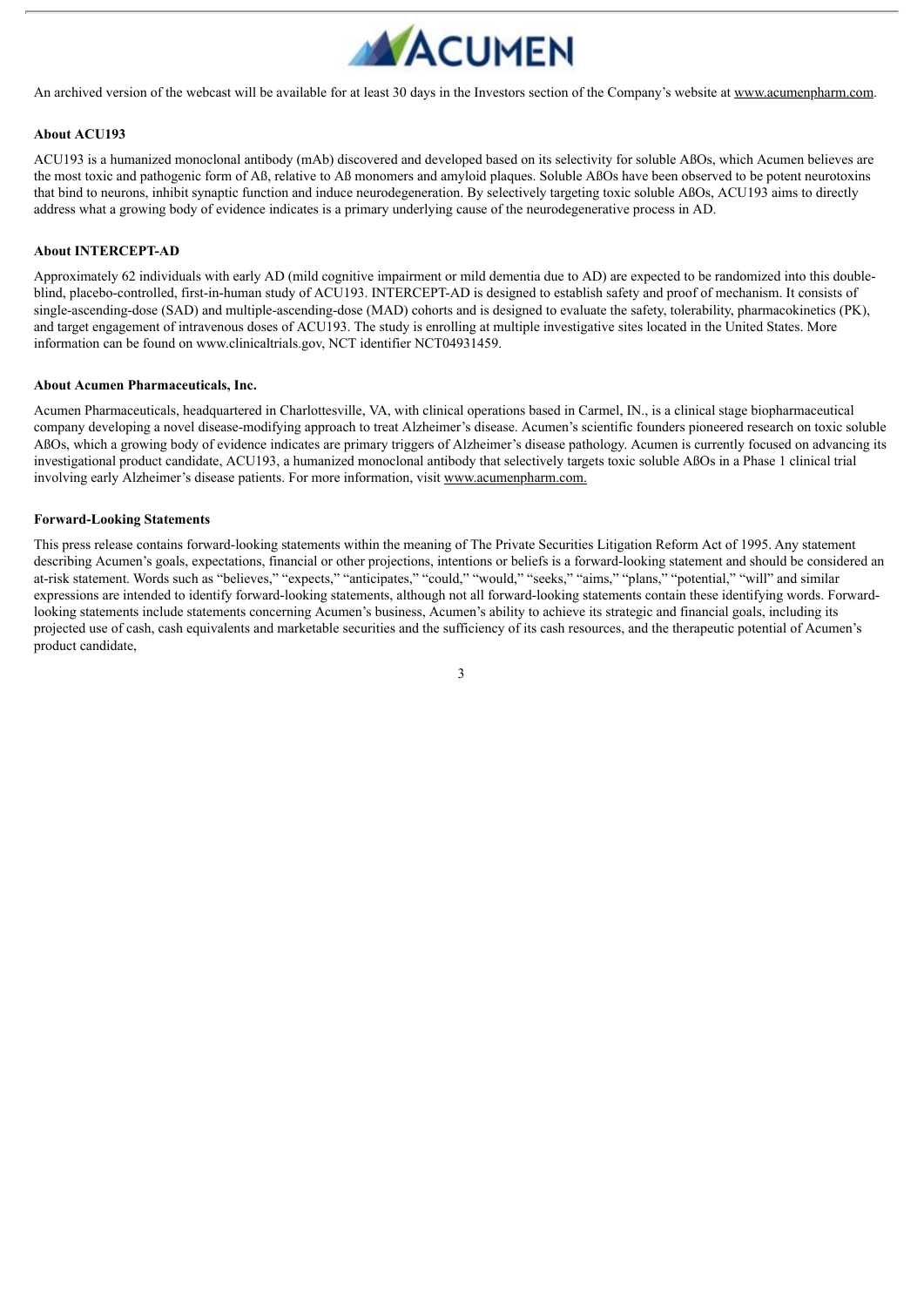

ACU193, including its potential for improved safety and efficacy as compared to other monoclonal antibodies in development, as well as the expectations concerning the INTERCEPT-AD trial and Acumen's planned Phase 2/3 clinical trial, including the anticipated number of trial sites, enrollment objectives and the expected timing of reporting data, and risks and uncertainties relating to the progression and duration of the COVID-19 pandemic and responsive measures thereto and related effects on Acumen. These statements are based upon the current beliefs and expectations of Acumen management, and are subject to certain factors, risks and uncertainties, particularly those inherent in the process of discovering, developing and commercializing safe and effective human therapeutics. Such risks may be amplified by the impacts of the COVID-19 pandemic. These and other risks concerning Acumen's programs are described in additional detail in Acumen's filings with the Securities and Exchange Commission ("SEC"), including in Acumen's Annual Report on Form 10-K for the fiscal year ended December 31, 2021, and future filings and reports by Acumen, including Acumen's Quarterly Report on Form 10-Q for the quarter ended March 31, 2022. Copies of these and other documents are available from Acumen. Additional information will be made available in other filings that Acumen makes from time to time with the SEC. These forward-looking statements speak only as of the date hereof, and Acumen expressly disclaims any obligation to update or revise any forward-looking statement, except as otherwise required by law, whether, as a result of new information, future events or otherwise.

#### **Investor & Media Contact:**

investors@acumenpharm.com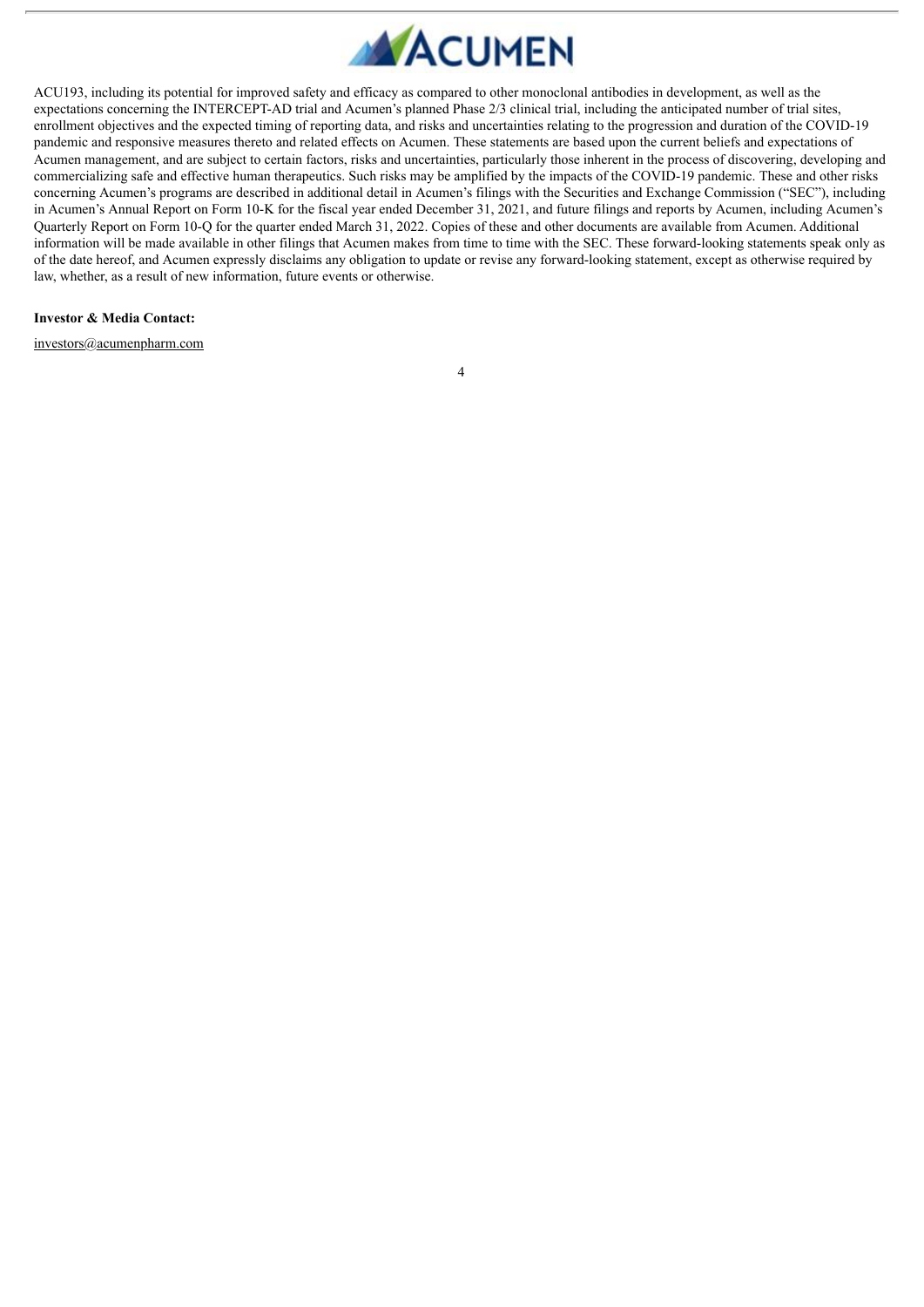

# **Acumen Pharmaceuticals, Inc. Condensed Balance Sheets (in thousands, except share and per share data)**

|                                                                                                  | March 31, 2022<br>(unaudited) |                | December 31, 2021 |  |
|--------------------------------------------------------------------------------------------------|-------------------------------|----------------|-------------------|--|
| <b>ASSETS</b>                                                                                    |                               |                |                   |  |
| Current assets                                                                                   |                               |                |                   |  |
| Cash and cash equivalents                                                                        | $\mathbb{S}$                  | 108,764        | \$<br>122,162     |  |
| Marketable securities, short-term                                                                |                               | 80,326         | 72,075            |  |
| Prepaid expenses and other current assets                                                        |                               | 3,008          | 4,424             |  |
| Total current assets                                                                             |                               | 192,098        | 198,661           |  |
| Marketable securities, long-term                                                                 |                               | 27,658         | 31,619            |  |
| Property and equipment, net                                                                      |                               | 51             | 36                |  |
| Right-of-use asset                                                                               |                               | 201            |                   |  |
| Other assets                                                                                     |                               | 79             | 14                |  |
| <b>Total assets</b>                                                                              | \$                            | 220,087        | \$<br>230,330     |  |
| <b>LIABILITIES AND STOCKHOLDERS' EQUITY</b>                                                      |                               |                |                   |  |
| <b>Current liabilities</b>                                                                       |                               |                |                   |  |
| Accounts payable                                                                                 | \$                            | 1,219          | \$<br>1,088       |  |
| Accrued expenses and other current liabilities                                                   |                               | 2,578          | 4,059             |  |
| Operating lease liability, current portion                                                       |                               | 139            |                   |  |
| Total current liabilities                                                                        |                               | 3,936          | 5,147             |  |
| Operating lease liability, net of current portion                                                |                               | 62             |                   |  |
| <b>Total liabilities</b>                                                                         |                               | 3,998          | 5,147             |  |
| Commitments and contingencies                                                                    |                               |                |                   |  |
| Stockholders' equity                                                                             |                               |                |                   |  |
| Preferred stock, \$0.0001 par value; 10,000,000 shares authorized and no shares issued and       |                               |                |                   |  |
| outstanding as of March 31, 2022 and December 31, 2021                                           |                               |                |                   |  |
| Common stock, \$0.0001 par value; 300,000,000 shares authorized and 40,473,270 shares issued and |                               |                |                   |  |
| outstanding as of March 31, 2022 and December 31, 2021                                           |                               | $\overline{4}$ |                   |  |
| Additional paid-in capital                                                                       |                               | 353,599        | 352,981           |  |
| Accumulated deficit                                                                              |                               | (136,700)      | (127, 571)        |  |
| Accumulated other comprehensive loss                                                             |                               | (814)          | (231)             |  |
| Total stockholders' equity                                                                       |                               | 216,089        | 225,183           |  |
| Total liabilities and stockholders' equity                                                       | \$                            | 220,087        | \$<br>230,330     |  |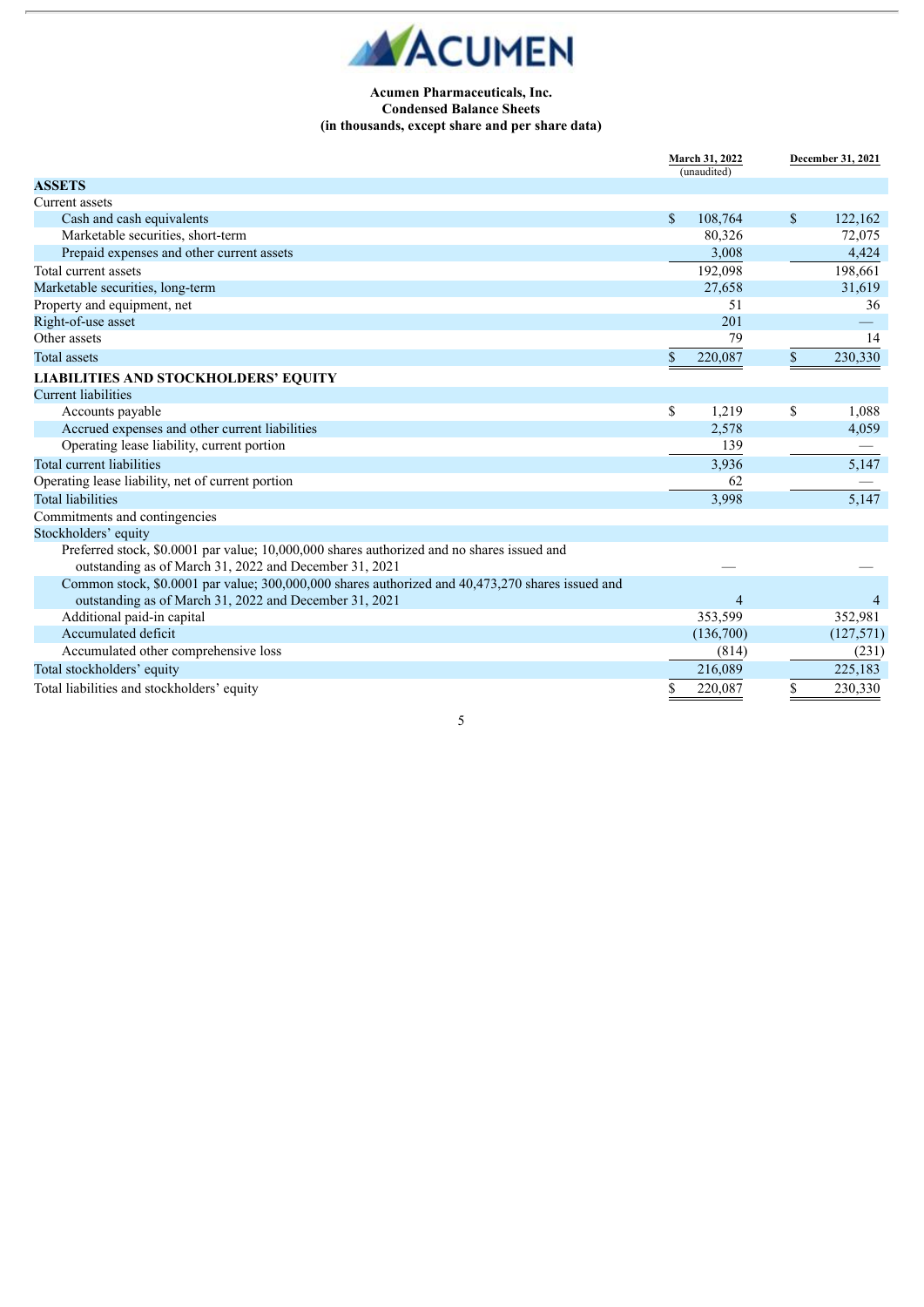

# **Acumen Pharmaceuticals, Inc. Condensed Statements of Operations and Comprehensive Loss (in thousands, except share and per share data) (unaudited)**

|                                                                                                        | 2022 |            | Three Months Ended March 31,<br>2021 |           |
|--------------------------------------------------------------------------------------------------------|------|------------|--------------------------------------|-----------|
| Operating expenses                                                                                     |      |            |                                      |           |
| Research and development                                                                               | \$   | 5,985      |                                      | 2,578     |
| General and administrative                                                                             |      | 3,221      |                                      | 1,215     |
| Total operating expenses                                                                               |      | 9,206      |                                      | 3,793     |
| Loss from operations                                                                                   |      | (9,206)    |                                      | (3,793)   |
| Other income (expense)                                                                                 |      |            |                                      |           |
| Interest income, net                                                                                   |      | 76         |                                      |           |
| Change in fair value of preferred stock tranche rights liability and preferred stock warrant liability |      |            |                                      | (23,217)  |
| Other income, net                                                                                      |      |            |                                      |           |
| Total other income (expense)                                                                           |      | 77         |                                      | (23, 204) |
| Net loss                                                                                               |      | (9,129)    |                                      | (26,997)  |
| Other comprehensive loss                                                                               |      |            |                                      |           |
| Unrealized loss on marketable securities                                                               |      | (583)      |                                      |           |
| Comprehensive loss                                                                                     |      | (9,712)    |                                      | (26,997)  |
| Net loss per common share, basic and diluted                                                           |      | (0.23)     |                                      | (64.41)   |
| Weighted-average shares outstanding, basic and diluted                                                 |      | 40,473,270 |                                      | 419,124   |